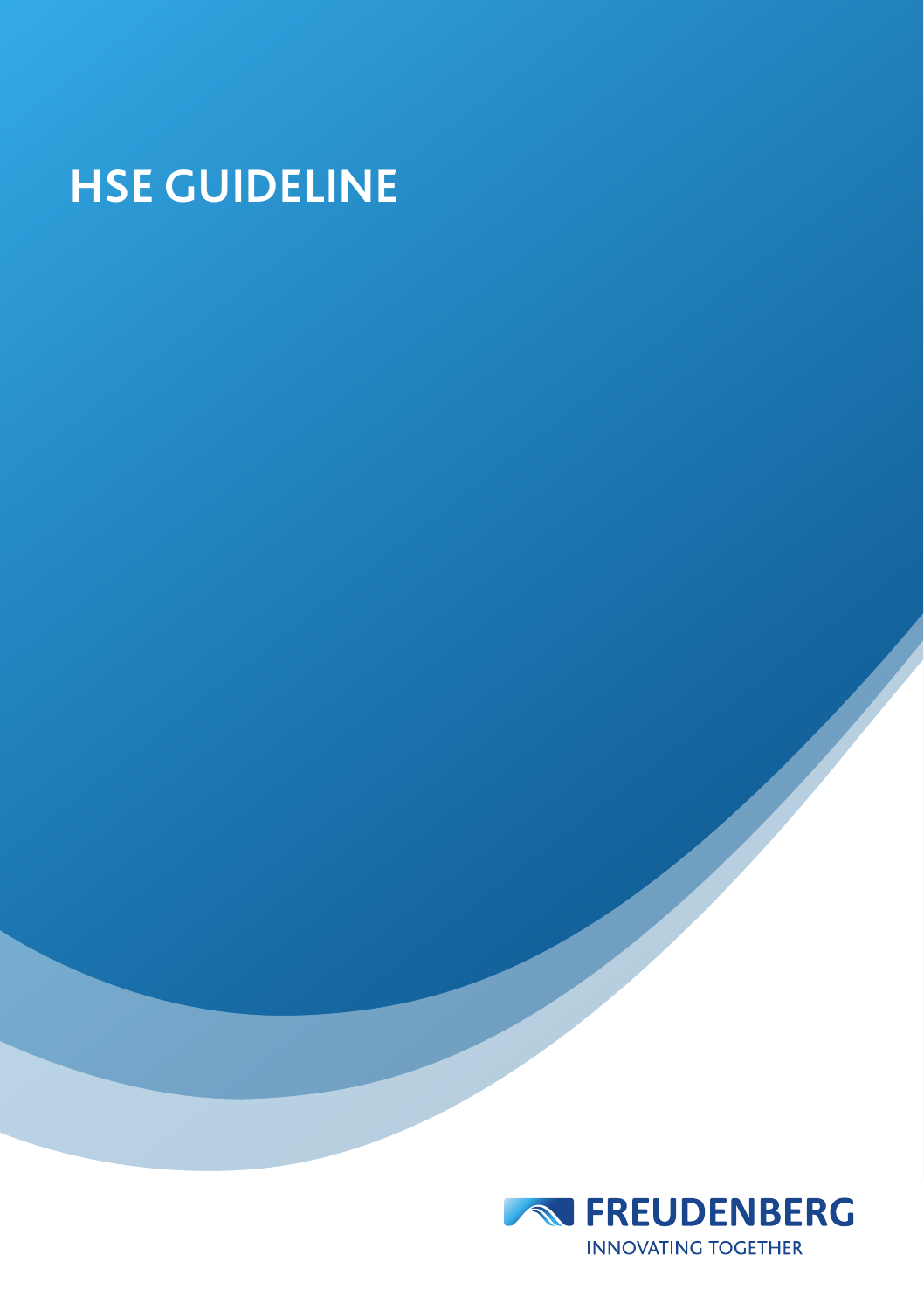## **HSE GUIDELINE**

#### AT FREUDENBERG WE

… promote, support and contribute to sustaining the health and well-being of all our associates.

… are committed to behaving responsibly, minimizing risks and looking out for each other every day so that we all work safely.

… take all reasonable care to constantly minimize our environmental impact and to preserve the natural habitat for future generations.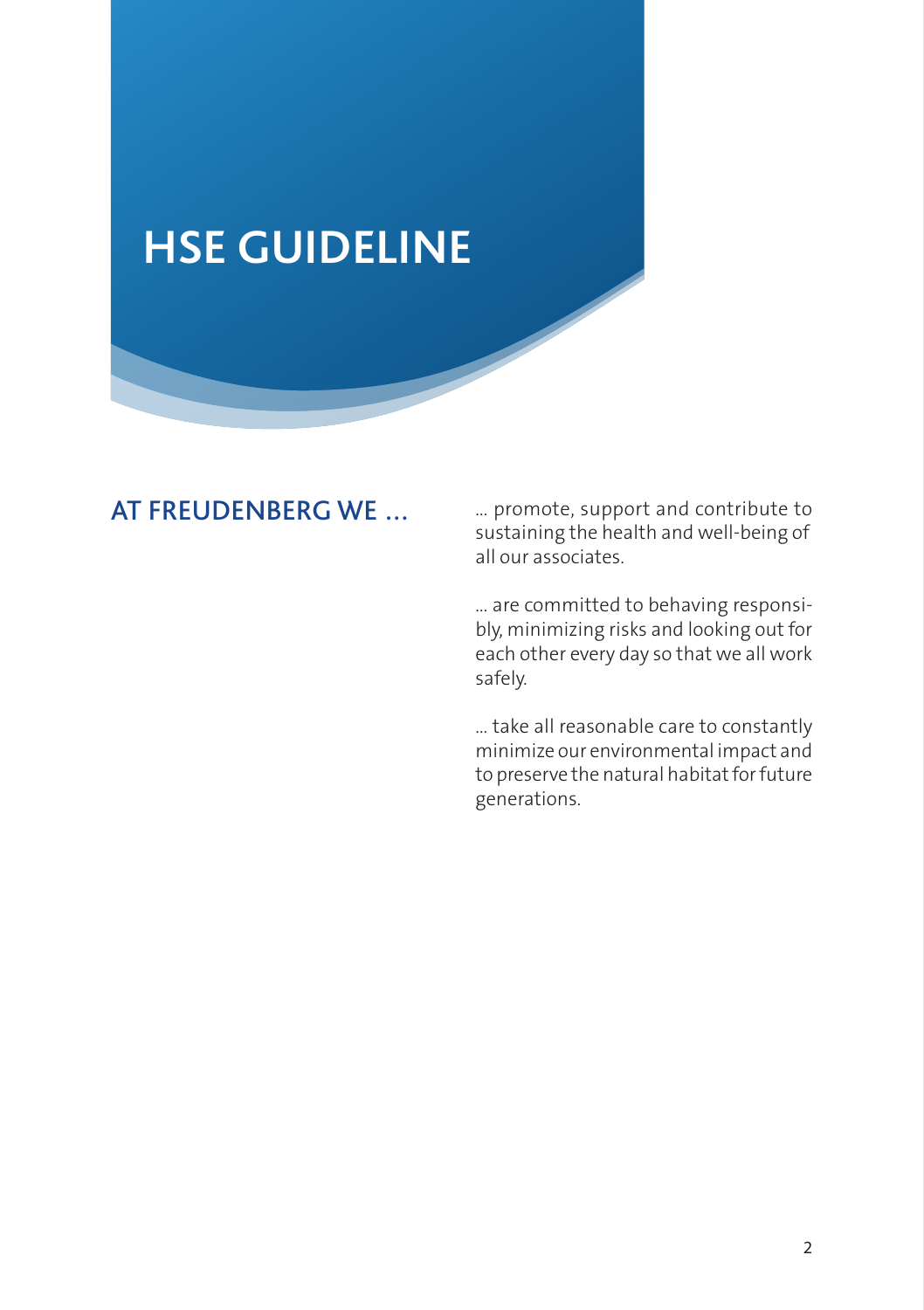The guideline for Health, Safety & Environment (HSE guideline) at Freudenberg stipulates a clearly defined framework and encourages a dialog with internal and external stakeholders. At the same time, our organizational structures and management systems ensure legal conformity, provide an orientation framework for our employees and help to monitor Freudenberg's long-term HSE objectives. Continuous improvements are being made in an effort to ensure the functional capability of the corporate processes and efficient use of resources within the Group.

The competent departments within the Business Groups of the Freudenberg Group review and are primarily responsible for implementation of the HSE guideline worldwide and assistance at regular intervals. Strategic guidance and assistance is provided by Corporate HSE. These reviews by the Business Groups are also intended to identify new relevant risks, review the specific statutory requirements and reveal improvement potential. The purpose of these reviews is to provide quantifiable data and information, which can be reproduced and is easily accessible. The aim is to support the decision makers throughout the Group in performing their planning, control and monitoring tasks within HSE.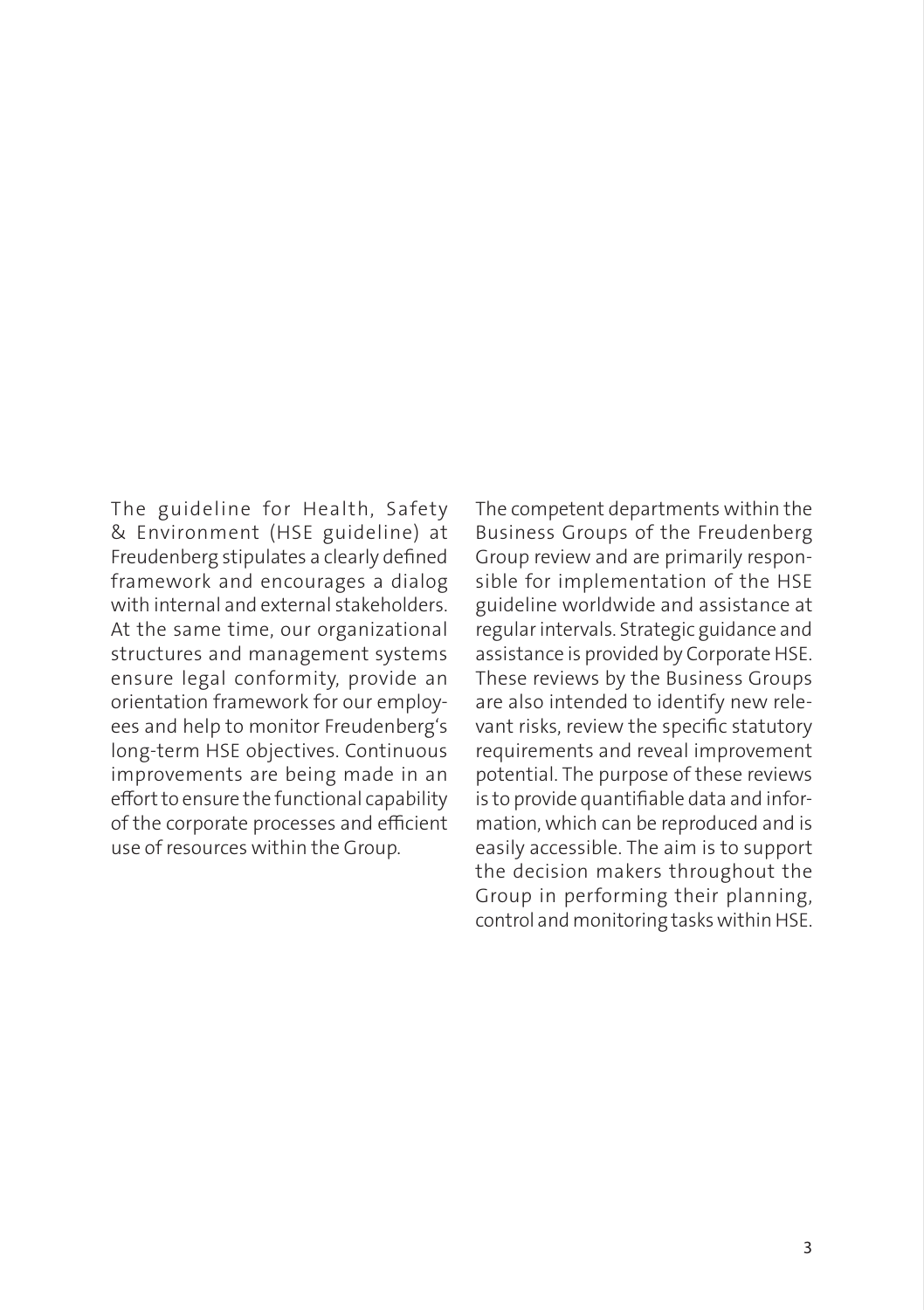

The HSE principles constitute action maxims for the Freudenberg Group. They describe the fundamental ways how environmental protection, preventive health care, occupational, product and process safety are to be demonstrated to internal and external stakeholders.

#### HSE AS A HOLISTIC **CONCEPT**

Preventive health care, environmental protection, occupational safety, the safety of machines, production lines and processes, and product safety are of great importance at Freudenberg. Along with our economic success, they are equally important integral elements of our entrepreneurial success. We systematically take HSE issues into consideration in all of our economic decisions. Implementation of and adherence to the HSE requirements are the duties of every single person within the Group – from the Board of Management through to the apprentice.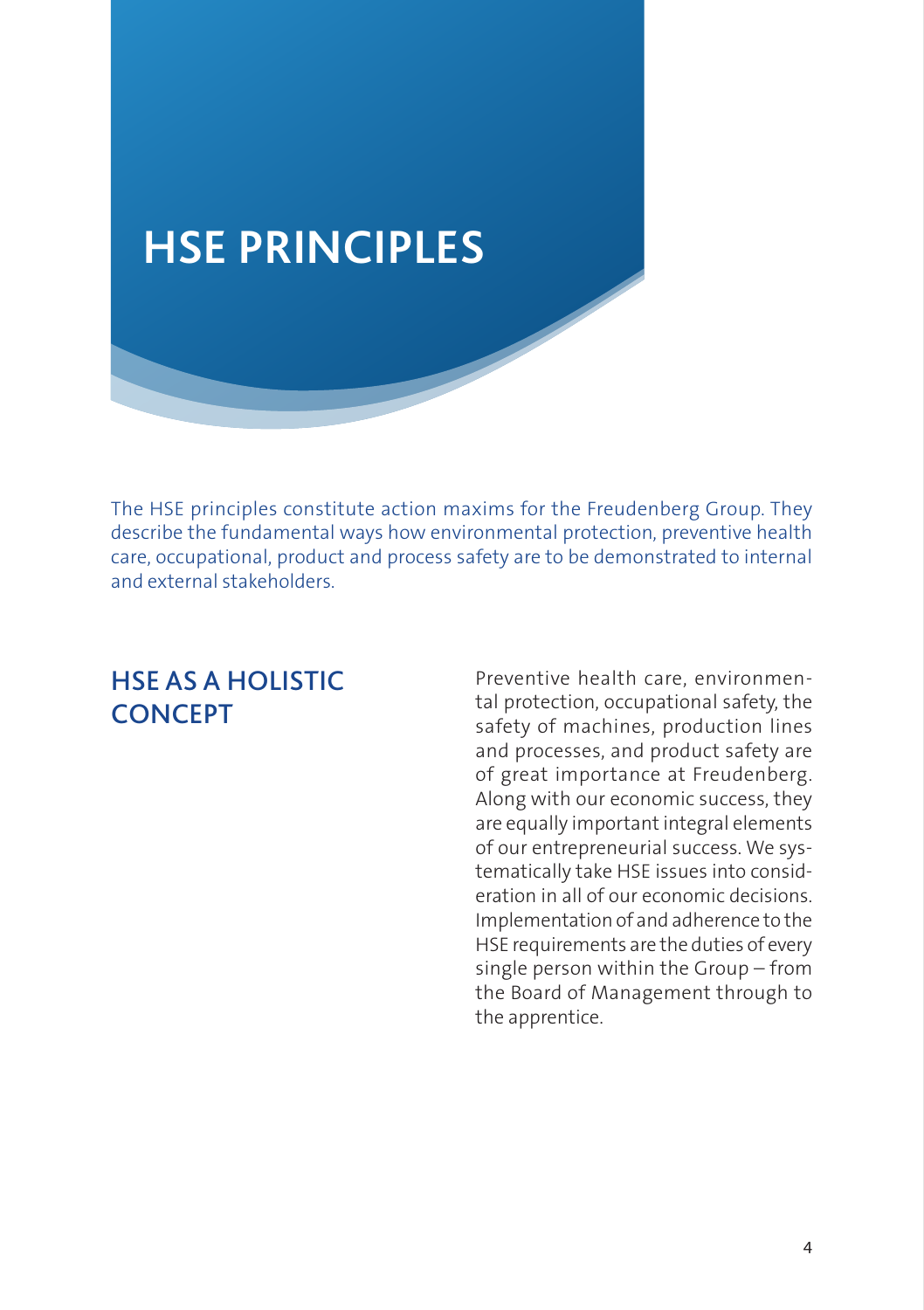#### **PREVENTIVE** ENVIRONMENTAL **PROTECTION**

Environmental protection is a core element of Freudenberg's Values & Principles. We aim to continuously reduce our environmental impact throughout the entire value chain. While developing new products and techniques we adopt safe and environmentally sound manufacturing, utilization and disposal practices. In addition to this, we are constantly focusing our efforts on reducing the environmental impact by using natural resources more efficiently, lowering emissions, saving energy, water and other operating materials, as well as optimizing our transportation processes. Waste is handled in accordance with the principle that prevention is better than recycling is better than disposal. Residual substances that can neither be avoided nor recycled are disposed of in a responsible manner.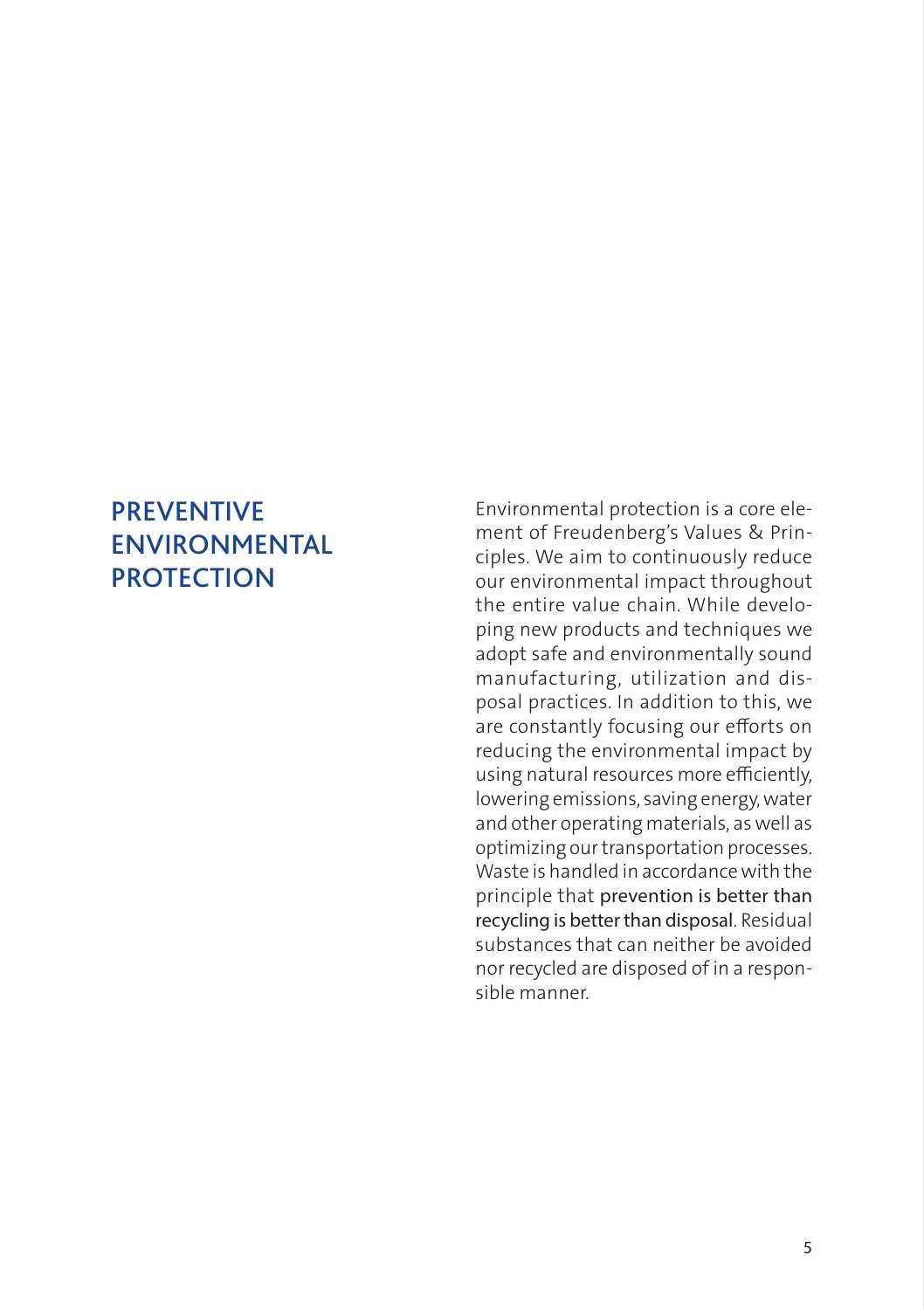### **HSE PRINCIPLES**

#### PREVENTIVE EMPLOYEE SAFETY AND HEALTH PROTECTION

We take occupational safety and preventive health protection throughout the whole value chain very seriously. The duties of our executives include identifying, evaluating and eliminating potential hazards to health and safety at the workplace. Where this is not possible, appropriate protective and qualification measures must be implemented for our employees and the proper way of dealing with risks must be communicated. Advised by their supervisors and respective upper levels, our personnel are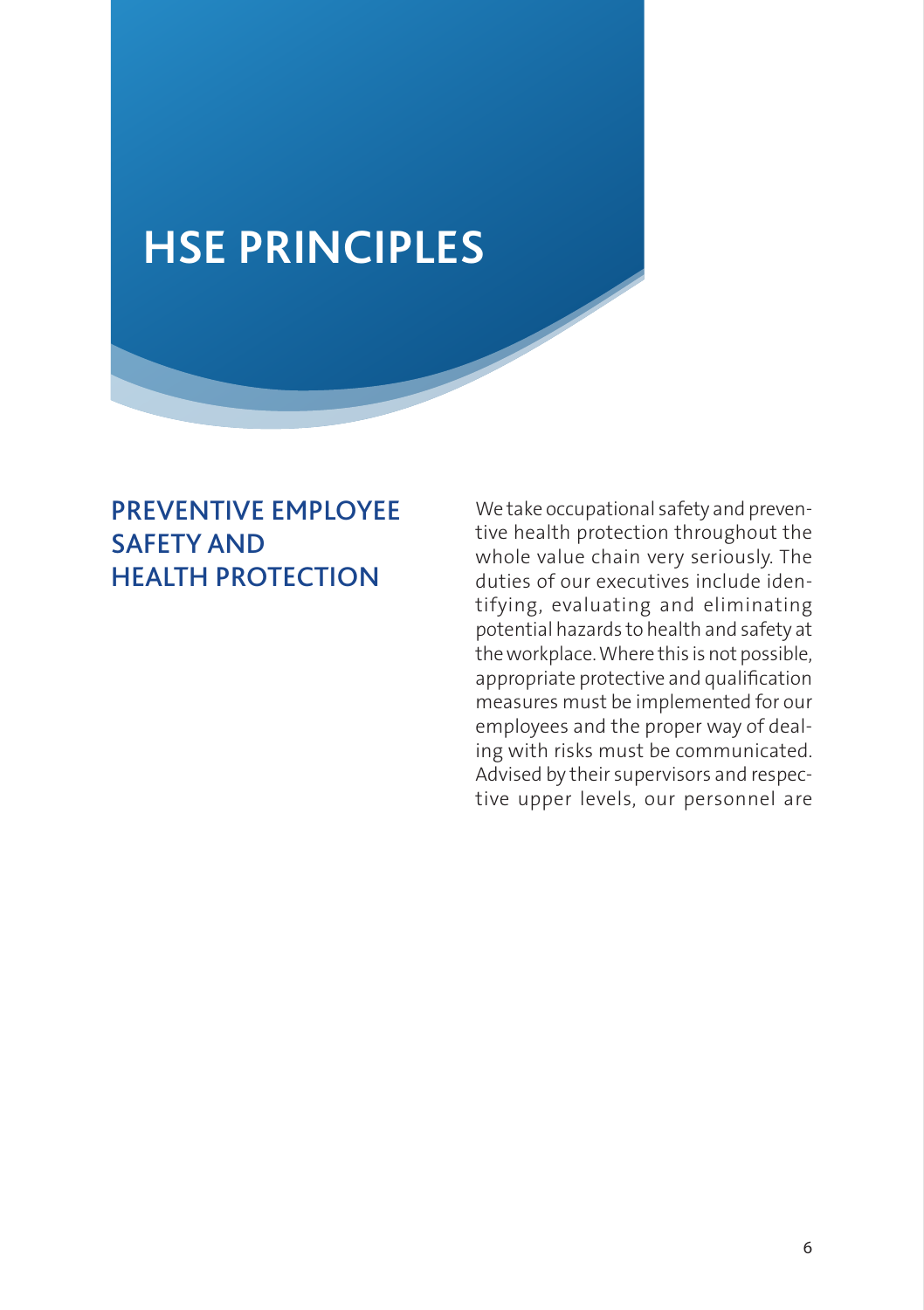fully aware of the shared responsibility for their own health and safety at the workplace, they understand the requirements of the work they perform and follow the instructions given by their supervisors. We are committed to integrating health protection, occupational safety and process safety into our day-today working routine. The strong commitment of all Preventive employee safety and health protection Freudenberg associates is lived within the whole group and is a responsibility shared by everybody. The "We all take care" initiative was born out of this commitment and encourages every single associate to contribute his / her ideas and suggestions for improvement, thus generating a culture in which everyone feels a responsibility for safety at work and environmental protection.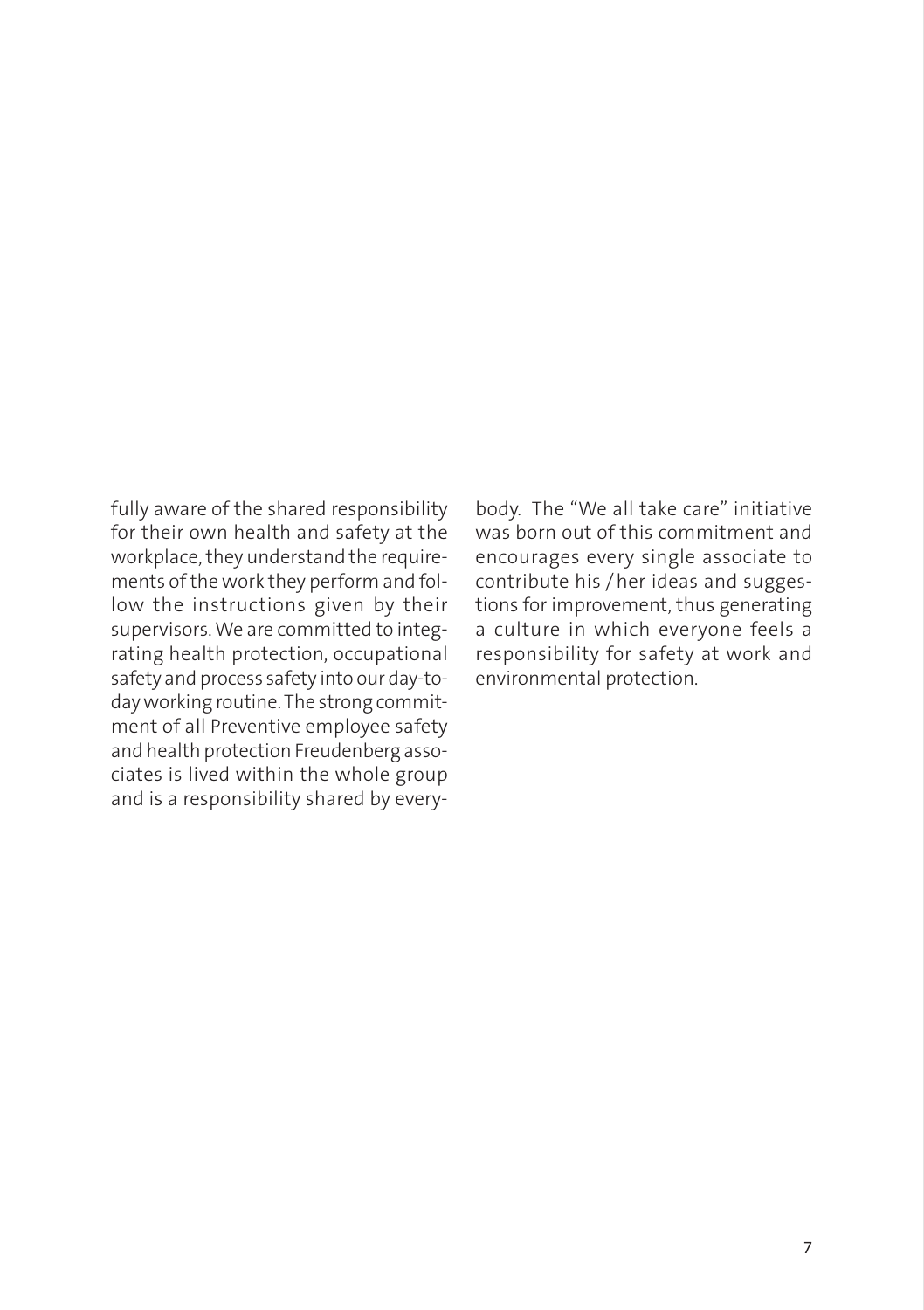### **HSE PRINCIPLES**

#### **CONTINUOUS** IMPROVEMENT

We want to continuously improve the company's HSE performance by setting concrete targets and assessing the results achieved. Managers are obliged to implement continuous improvement processes. Our management systems support us in this and are in accordance with such internationally acknowledged requirements as those of the ISO 14001 environmental protection standard, the guidelines of the EU Eco-Management and Audit Scheme (EMAS) and the ISO 45001 occupational health and safety management system specification. We audit our business activities at regular intervals and assess their consequences for people and the environment, enabling us to identify optimization potential and initiate appropriate improvement measures. The purpose of this is to use the best available technology at all sites – as long as adequate economic efficiency is assured.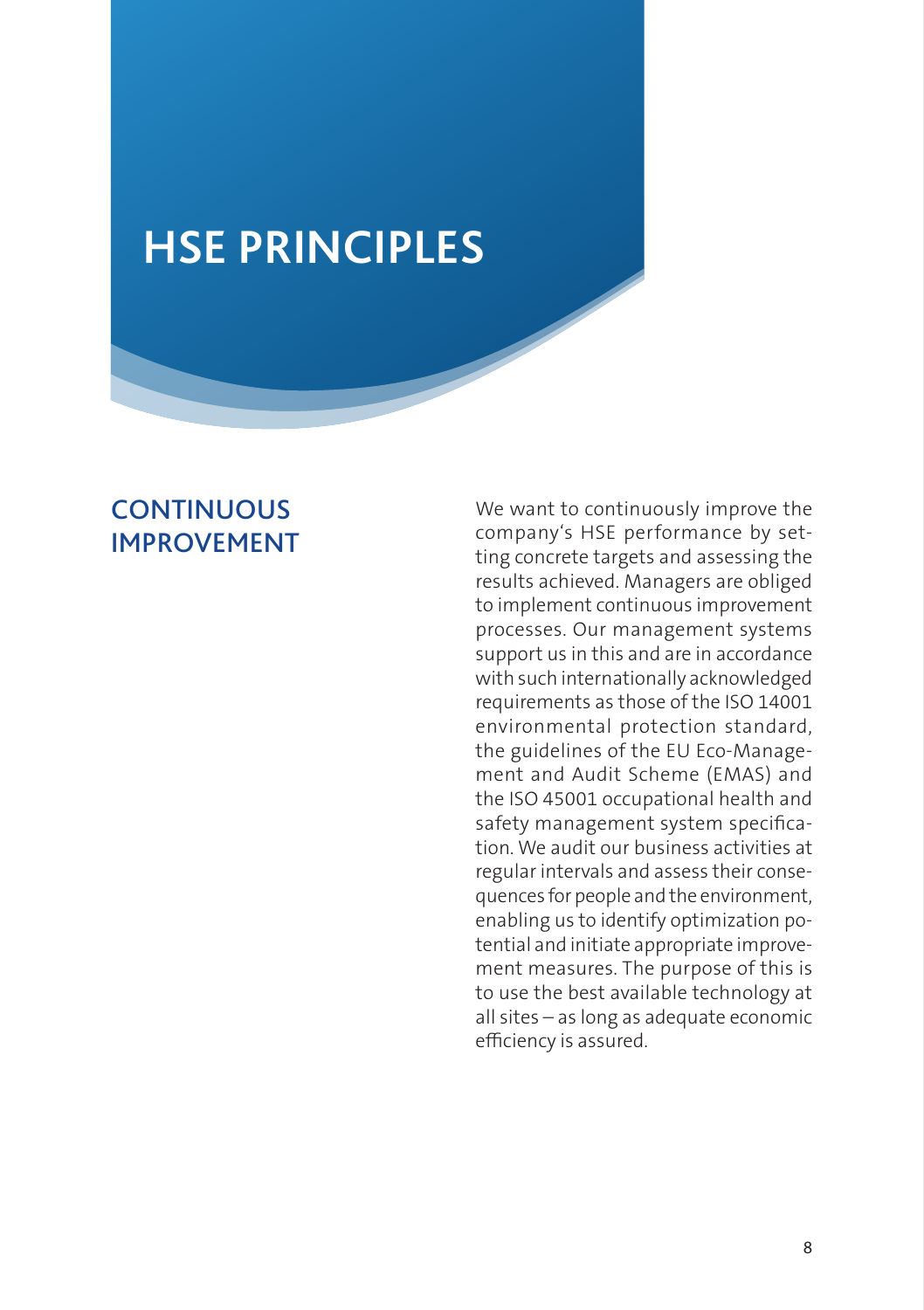#### COMPLIANCE WITH **STATUTORY** REQUIREMENTS

We comply with the national laws and regulations governing HSE all over the world. Our managers are obliged to use a systematic development process which assures compliance with all applicable safety, environmental and contractually agreed customer specifications. However, Freudenberg does not consider that a responsible attitude to the environment and the safety of our customers, employees and neighbors should be restricted to merely adequate fulfillment of the pertinent statutory requirements. We therefore apply our own HSE specifications where appropriate regulations are still lacking or have not been demanded and verified by the local authorities. We brief external companies and suppliers working at our sites and require that they observe and obey Freudenberg's HSE requirements. We draw the attention of our business partners to aspects of environmental protection, preventive health care and occupational safety that are relevant to us.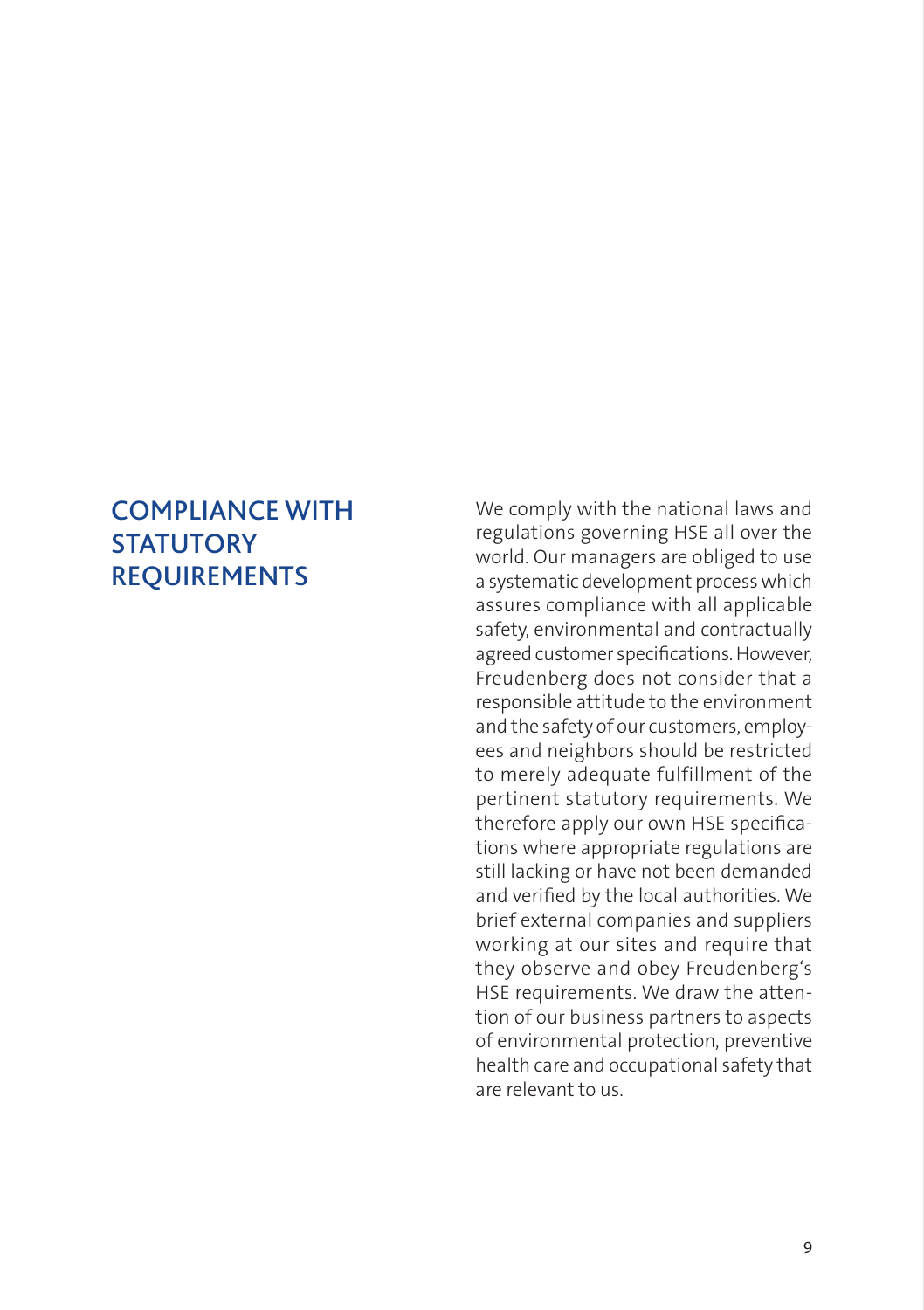### **HSE PRINCIPLES**

#### TRANSPARENT **COMMUNICATION**

Clearly formulated objectives and expectations are the basis of a trustful interaction with our stakeholders and of an open communication of our health occupational safety and environmental principles. We report openly and objectively to all of our stakeholders – including employees, shareholders, business partners, authorities and the public via various media/communication channels. We particularly focus on informing and advising our customers about the safe, environmentally compatible handling and disposal of our products.

### TRAINING AND MOTIVATING EMPLOYEES

Our employees' behavior is crucial to the successful implementation of our HSE measures and the achievement of our objectives. They receive systematic training, information and motivation to ensure that they adopt a safe and environmentally aware manner. We work together in the identification and elimination of health, safety and environ-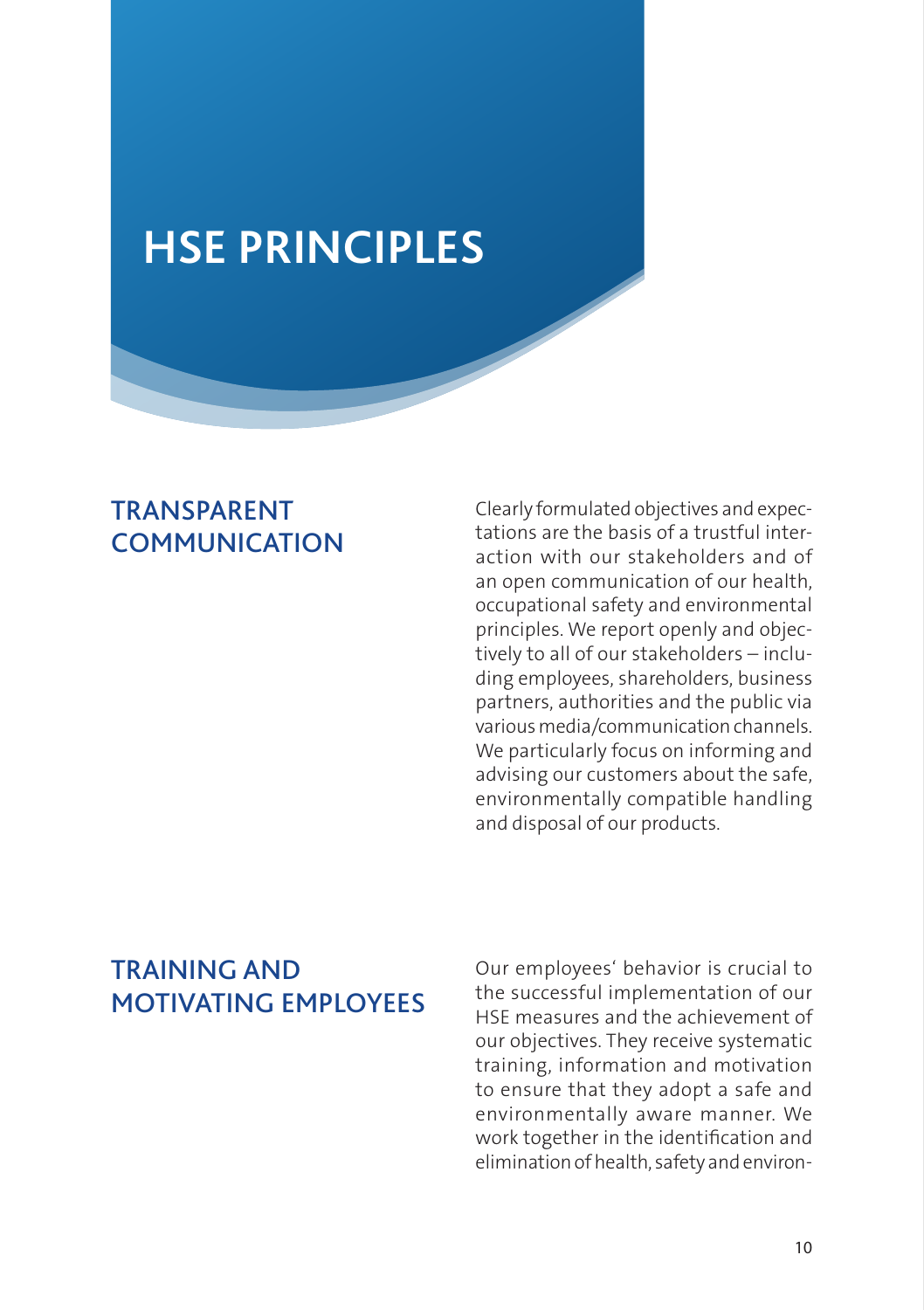mental risks at the workplace – every employee is called upon to look out for potential HSE risks and report any that are identified. We actively involve our employees in the further development of our HSE principles and appropriate courses of action by encouraging them to proactively contribute ideas and suggestions for improvements.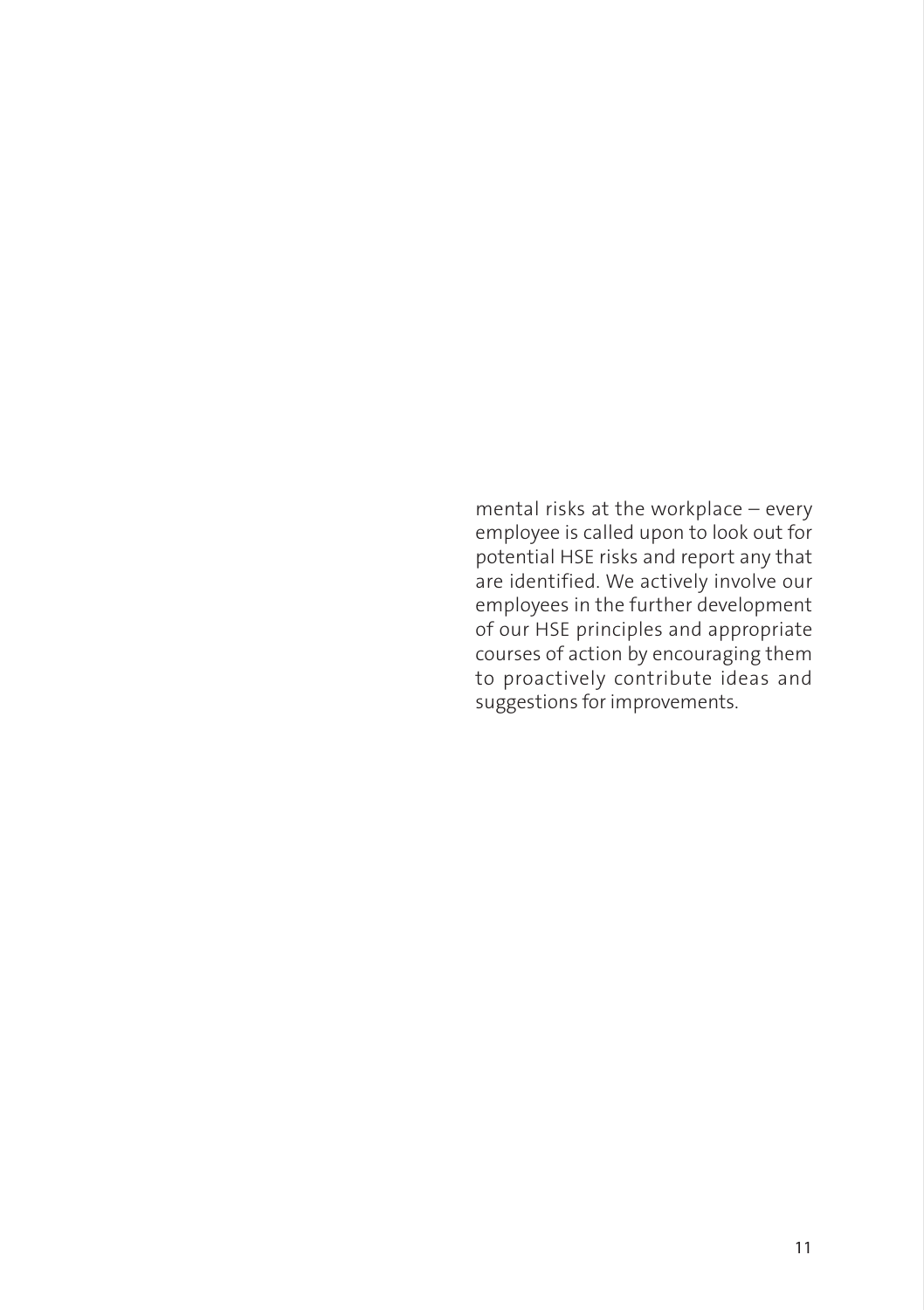### **ENVIRONMENTAL PROTECTION**

Freudenberg is committed to a concept of preventive environmental protection and a responsible attitude to the handling of natural resources. We want to use raw materials, energy and water in the most efficient way possible and actively minimize the negative impact on the environment throughout the entire life cycles of our products – from manufacturing and use, right through to disposal. We aim to actively incorporate the value-added upstream and downstream processes into our environmental protection activities within the framework of a holistic approach. We also focus on constant improvements in our environmental impact along the whole value chain.

We select our materials and raw materials, and further develop our processes, in such a way as to completely avoid or reduce a negative environmental impact, wherever possible. We already take ecological aspects into consideration when planning any work to be performed on buildings or production lines or any

organizational measures. We prevent the production of residual substances wherever possible and, where they can not be avoided completely, recycle them in the sense of a circular-flow economy, reduce waste to a great extent and dispose of it in an environmentally compatible manner.

We invest in environmental protection, regarding this as an aspect of futureoriented entrepreneurial action. Our business and production processes undergo a continuous improvement process and we give integrated environmental protection measures precedence over additional, subsequent measures. We set specific, measurable targets for our Business Groups and sites all over the world. We support the achievement of these targets by means of appropriate management systems. We do not consider our ecological targets and measures on their own, but pursue them together with other HSE objectives and economic interests in accordance with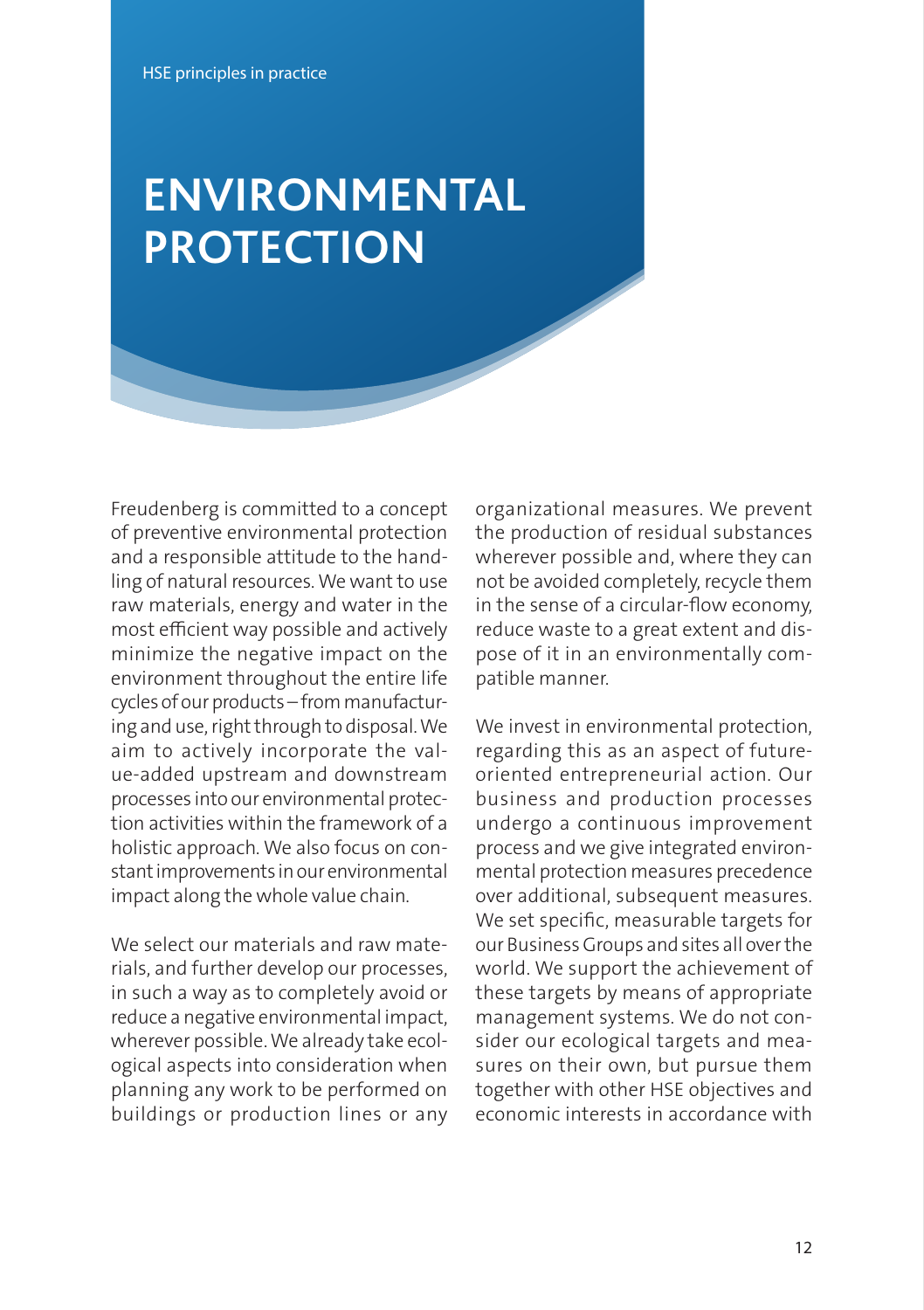Freudenberg's holistic approach.

We implement suitable measures to ensure that ecologically damaging events and incidents are avoided and – if they occur in spite of all reasonable efforts – ensure that they are kept under control. We regard compliance with the environmental requirements that apply in the countries where our production facilities are located as being a self-evident minimum requirement and supplement these with our own stipulations as and when necessary.

#### **ENERGY**

Freudenberg wants to achieve a continuous improvement in the efficiency of input energy utilization and a constant increase in the proportion of regenerative forms of energy Innovative utilization concepts and conservation schemes help us to con-tinuously improve the specific energy consumption of our sites – including non-manufacturing buildings – and processes. They make a significant contribution towards protecting the climate. We adopt sustainable construction and refurbishment concepts for our buildings regardless of ownership, wherever possible, and employ hereby modern, energy-saving technologies.

The Business Groups and sites conduct extensive status and potential analyses in order to be able to identify qualitative and quantitative energy-saving potentials systematically. Efforts are also focused on the realization of energy-saving measures in non-manufacturing buildings and production facilities, as well as in the production processes, thereby achieving a continuous reduction in the specific energy consumption.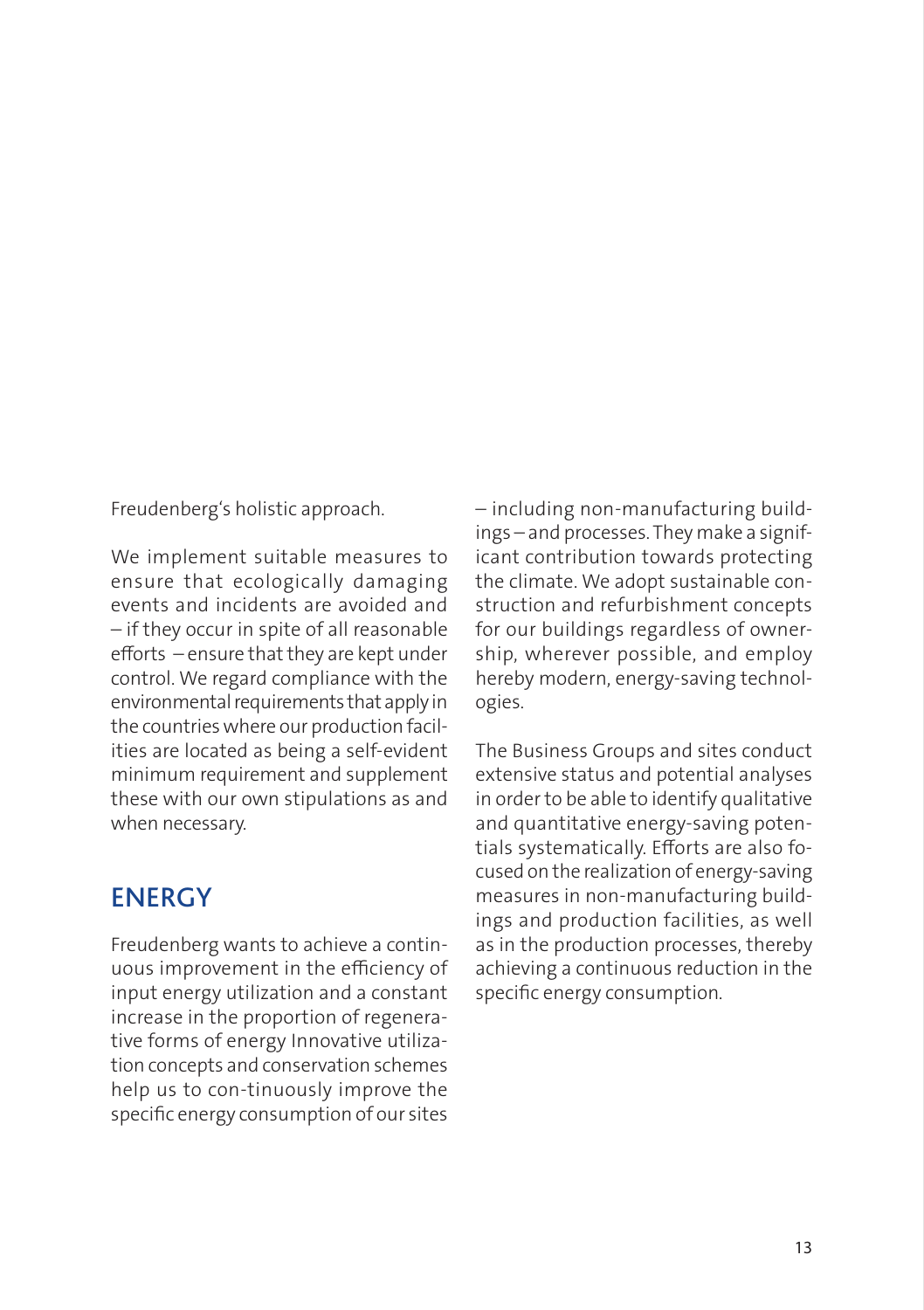## **ENVIRONMENTAL PROTECTION**

#### **WATER**

The Freudenberg Group has set itself the target of using water in the most conscious and conservative manner possible within its area of influence. Freudenberg relies on holistic concepts, circular-flow systems and innovative individual measures to achieve a continuous reduction in the consumption of water.

We avoid the use and discharge of water-polluting substances to the greatest extent possible by continuously improving our manufacturing processes and our transport and storage procedures. We adopt effective preventive measures to protect the bodies of water in the vicinity of our production facilities against any pollution that could arise in connection with our business activities. Where ground-water has been contaminated by Freudenberg activities in the past, the areas are decontaminated professionally and sustainably. Our emergency procedures, which are checked on a regular basis,

ensure that, in case of an incident, increases in discharged substances, concentrations or loads are limited to the greatest extent possible.

We ensure that no mandatory regulatory limits are exceeded and no ecological systems are damaged when discharging water according to the infrastructural situation at each of our sites. Where necessary, wastewater undergoes a purification process before being discharged into the surrounding body of water.

#### **WASTE**

As far as waste is concerned, Freudenberg is convinced of the principle that prevention is better than recycling and recycling is better than disposal. We therefore treat raw, auxiliary and operating materials at our facilities and use them again where feasible and expedient. Wherever possible, Freudenberg counts on innovative engineering proces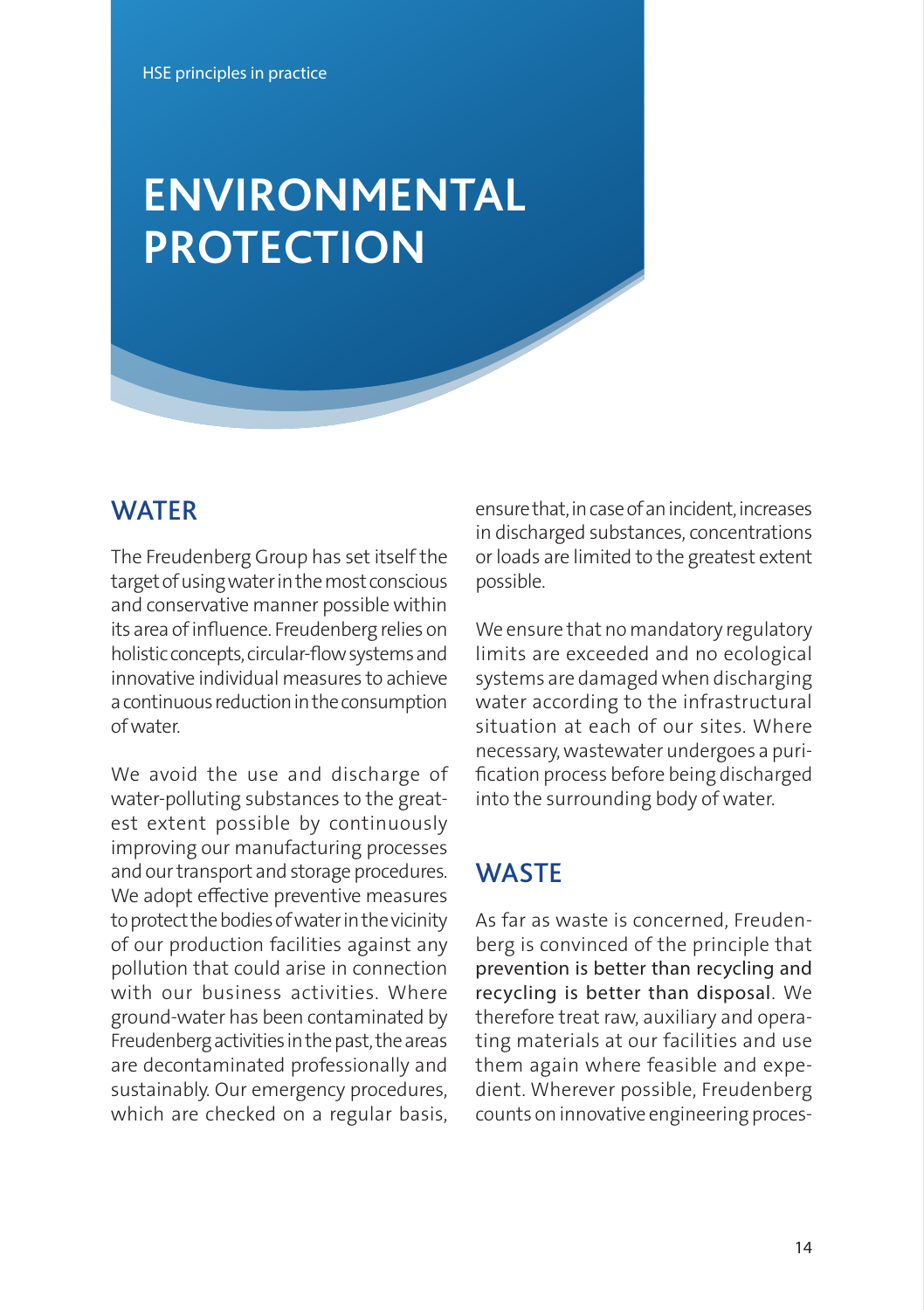ses and environmentally compatible production planning and scheduling to ensure that waste is not produced in the first place.

We systematically optimize processes in order to reduce waste. In situations where waste is unavoidable, precedence is given to material recycling and energy recovery rather than disposal. We therefore segregate production, storage and office waste systematically and feed it back into the utilization process to the greatest extent possible. Residual waste materials are disposed of properly.

#### **EMISSIONS**

Freudenberg wants to contribute towards protecting the climate and reduce its polluting emissions significantly wherever technically and economically feasible. The principle that prevention is better than cleaning and recovery is better than emission is therefore adopted with respect to the development and use of production techniques. Exhaust air is purified according to the generally accepted state of the art. Purified air must be emitted in such a way as to enable unimpeded discharge without any long or short-term detrimental effects for the people or the environment in the vicinity of our sites.

Freudenberg aims to continuously reduce its specific carbon dioxide  $(CO<sub>2</sub>)$ emissions in particular. The Group is improving the energy efficiency of its machines, production lines and processes systematically, in order to achieve this objective. Climate change aspects are considered to the extent possible during product development. We routinely investigate the possibility of using innovative low-energy consuming lighting and supply systems for new buildings, extensions and modernization projects, and decide in favor of regenerative energy sources or those with the lowest possible emission levels.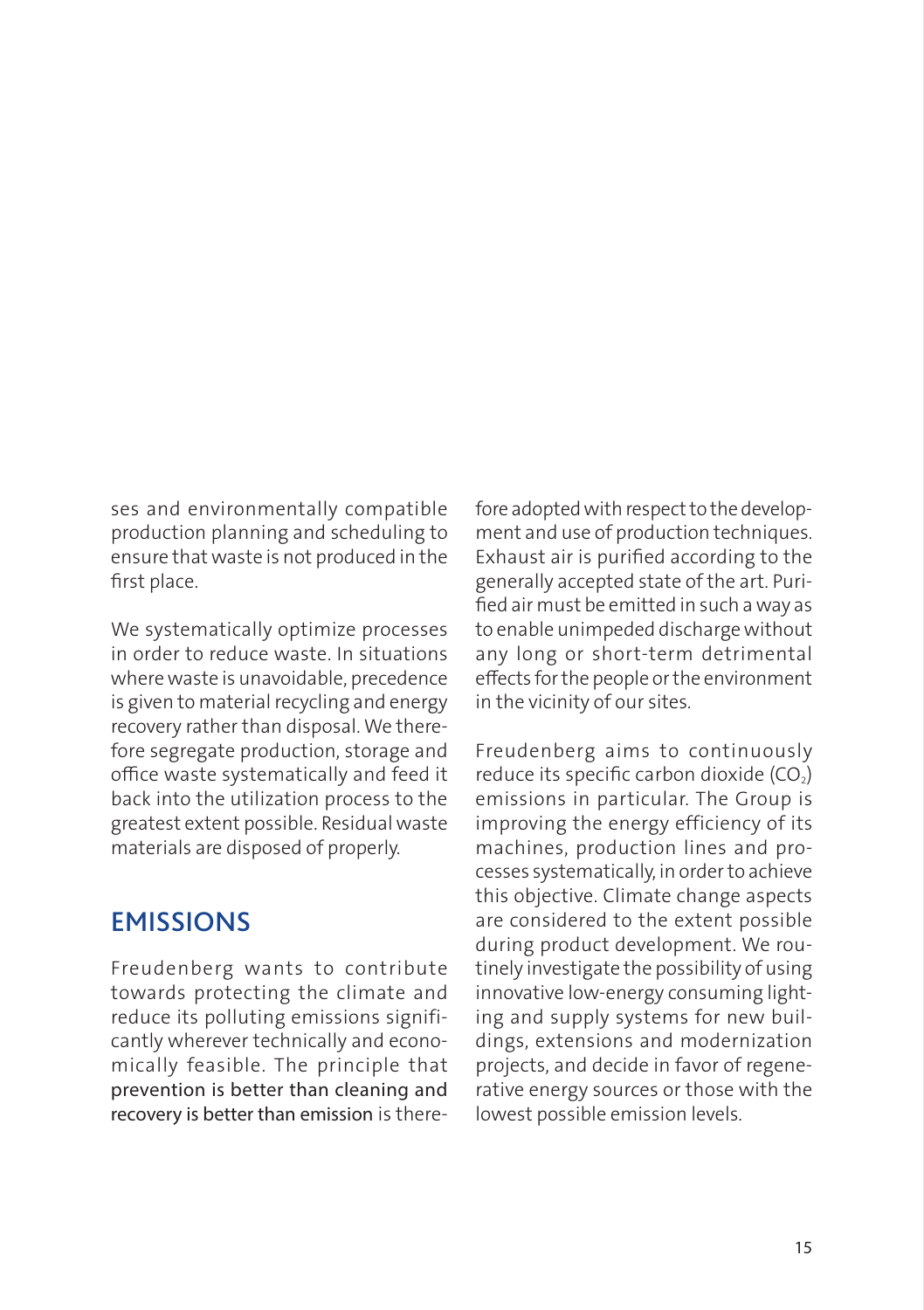## **ENVIRONMENTAL PROTECTION**

Other air pollutants, such as sulfur dioxide (SO2), nitrogen oxides (NOX) and volatile organic compounds (VOC) may be produced during the manufacturing processes in our plants, as well as  $CO<sub>2</sub>$ . Freudenberg is already working on lowering its specific emissions here as well, by means of continuous improvement processes and prevention strategies.

Freudenberg wants to keep the noise exposure of employees and residents at its sites as low as possible, with values that are well below the pertinent limits. When designing new production lines and processes, we take measures into consideration, which avoid or reduce noise, in order to prevent noise emissions completely or reduce them to the extent possible, right from the start. Sources of noise and noise levels on our premises are measured continually and reduced to a minimum where this can be achieved expediently.

#### RAW MATERIALS

As far as Freudenberg is concerned, the efficient use of raw materials constitutes the basis for the environmentally compatible design of our production processes. We therefore close material circuits, where possible, and improve our material input continuously. We are consistently focusing our efforts on replacing hazardous substances and/or pollutants. We avoid the use of hazardous substances and/or pollutants when developing new products. Furthermore, we also examine the possibility of using renewable raw materials.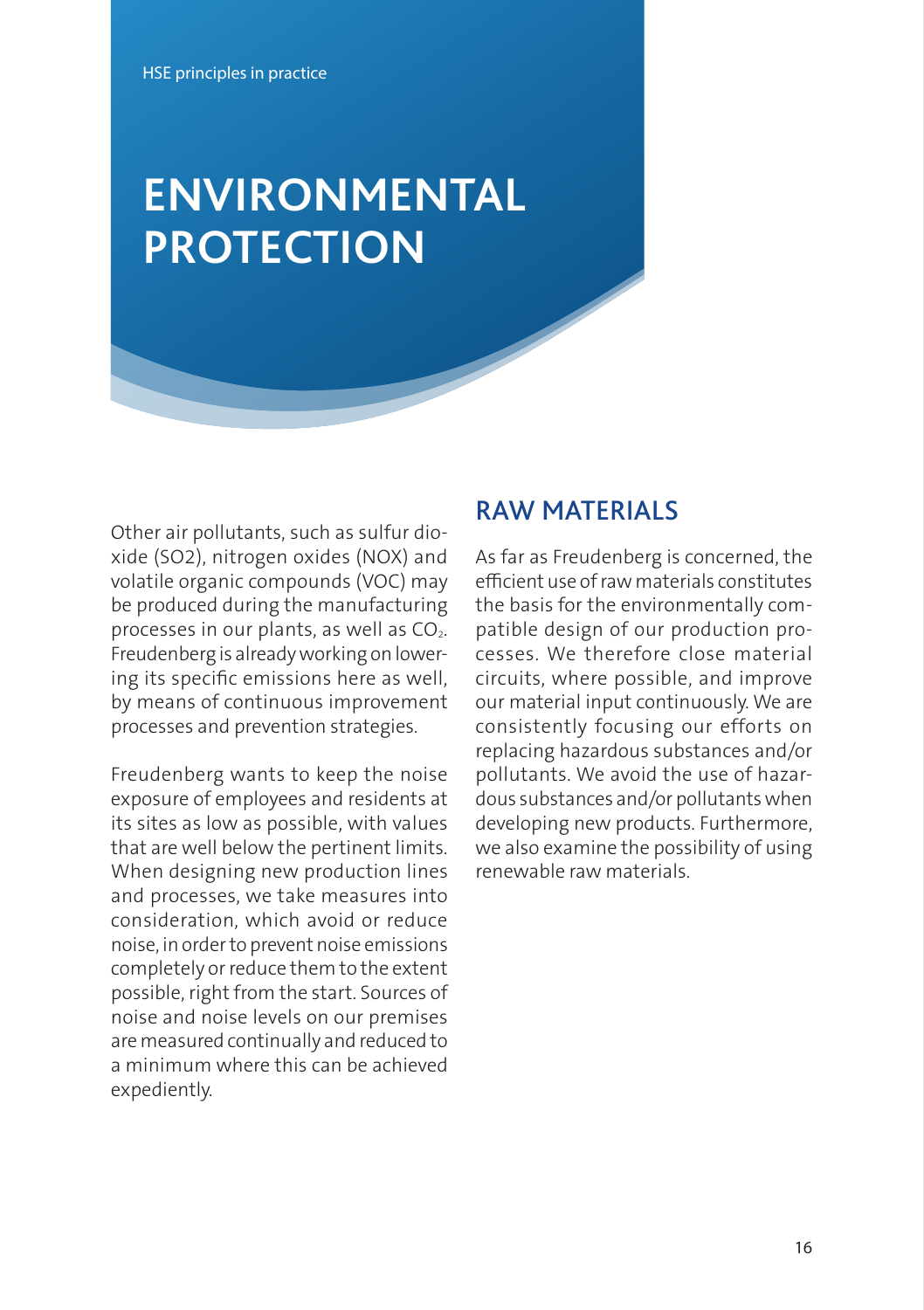## **OCCUPATIONAL SAFETY**

Freudenberg is particularly committed to ensuring the safety of its employees at their workplaces. We are convinced that all accidents can be prevented and that this can be achieved by means of technical measures and especially by prudent behavior.

We sensitize every employee to safety at the workplace and draw attention to the employee's personal responsibility for compliance with the applicable safety requirements. Every Freudenberg employee is personally committed to further improving safety at the workplace. He or she undertakes an obligation to strictly follow the regulations and instructions given by his or her supervisor. Apart from this, he or she is also encouraged to implement in his or her area of influence all precautionary measures, which may be necessary to protect himself/ herself and his or her colleagues from potential workplace hazards. This also includes reporting accidents and injuries immediately, as well as unsafe processes

and conditions. In an effort to foster and further develop our safety culture, we at Freudenberg conduct an open dialog with respect to errors or mistakes and possible remedial measures. This is an important prerequisite for expounding the problems associated with near misses, as well as their analysis and prevention.

Rules for safety and conduct at specific workplaces are drawn up by the process owners and the people who are assigned to the respective workplaces or tasks. They are implemented on site by the employees and executives. Our executives conduct staff training courses, seminars and coaching sessions at regular intervals to communicate and practice the occupational safety rules and regulations as well as to provide a strict level of care and oversight.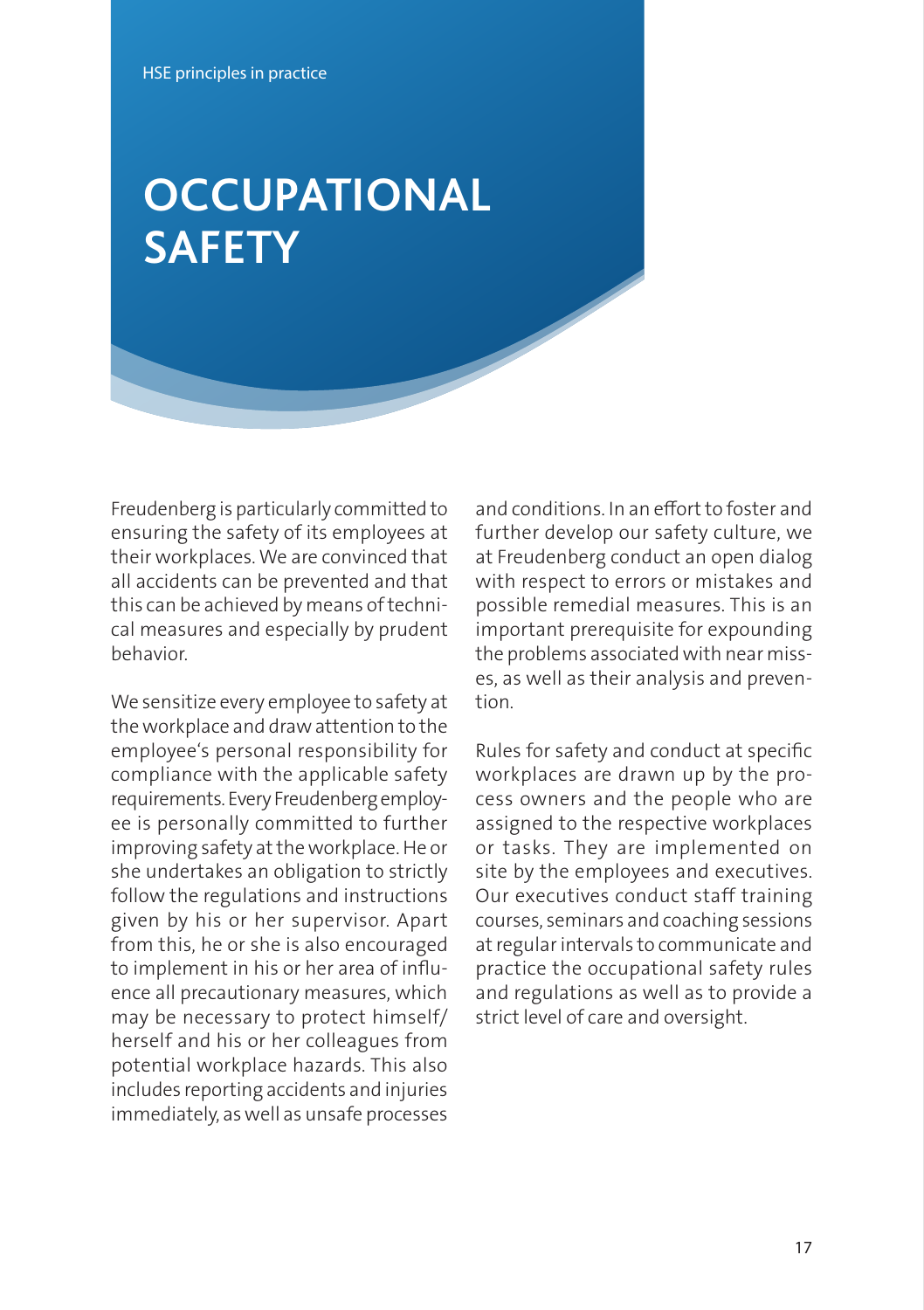Our safety requirements are already taken into consideration when designing working premises, workplaces and working processes, as well as traffic routes on company premises. Where potential safety hazards are identified or reported in spite of this, appropriate remedial and corrective measures are implemented directly.

 The same demanding occupational safety standards are applied throughout Freudenberg all over the world and they also apply to suppliers and business partners working at our sites. We comply with the requirements that apply to occupational safety in the countries in which our facilities are located and we supplement these with our own stipulations as and where necessary.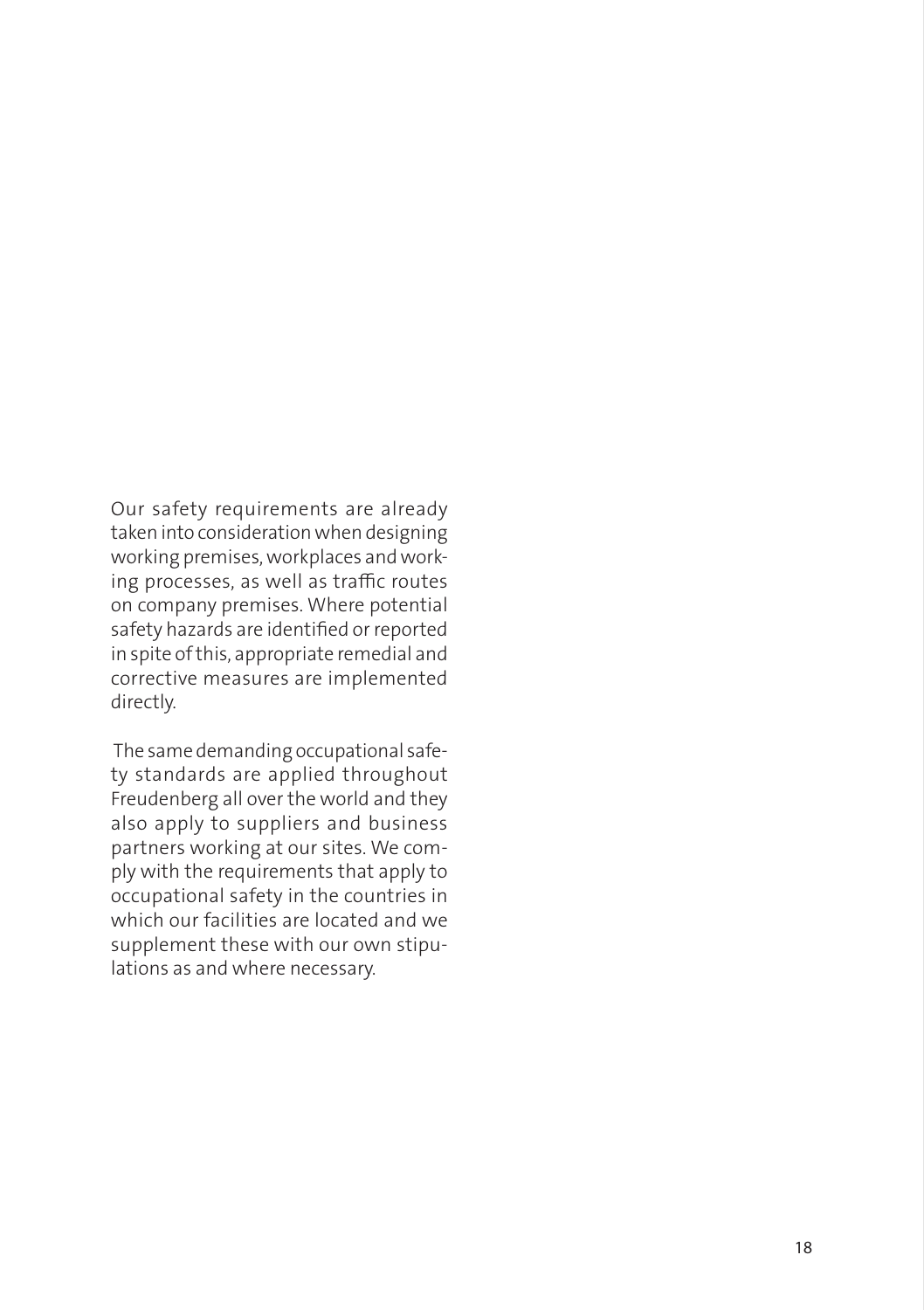### **HEALTH PROTECTION**

 "As a family company, we are devoted to our employees' well-being and personal development. 'To take all reasonable care to ensure the safety of the workplace' does also mean for us 'preventive health protection and health care'." We are aware that the company can only successfully achieve this objective in cooperation with our employees.

The company can only accomplish this objective if the employee is aware of and appreciates his or her own responsibility for his or her health. To be able to assist the employee adequately, he or she is encouraged to understand the specific health-related conditions of his or her job and to communicate appropriately any limitations so that the company can determine whether a reasonable accommodation is appropriate; communicate health changes which could impact the ability to fulfill the requirements of his or her job, and live a healthy life style.

All Business Groups are requested to create the necessary framework and attitude to pursue these health principles as an integral part of their management system, compatibly with local workplace health and safety regulations, as well as with labor and privacy laws of each country where the Business Groups operate.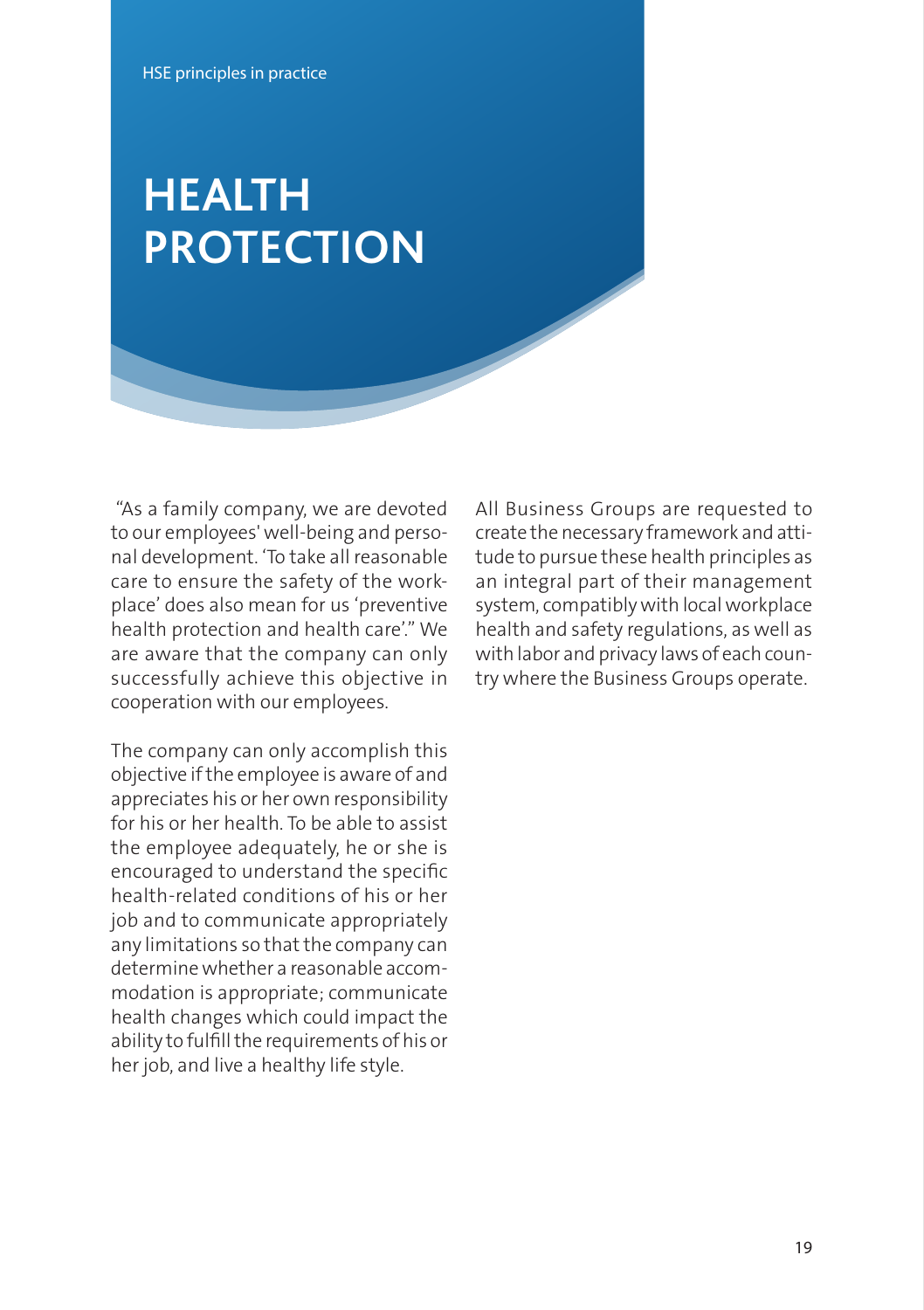We take disease prevention and health promotion seriously. Management has the responsibility to identify workplace health hazards that could potentially cause illness and eliminate identified health hazards in the workplace to the extent possible. Where this is not pos sible, to provide appropriate protective measures and/or to provide reasonable accommodation, assess and communi cate specific health-related job condi tions and ensure that employees have the requisite physical capabilities and qualifications for the job they perform and create a culture allowing a trustful dealing with employee health concerns.

All efforts on the part of the company of course cannot prevent employees from becoming ill. A part of this responsibility is to provide, where appropriate, upon the employee's return to work after ill ness, reasonable accommodations which are necessary to enable the employee to perform his or her job."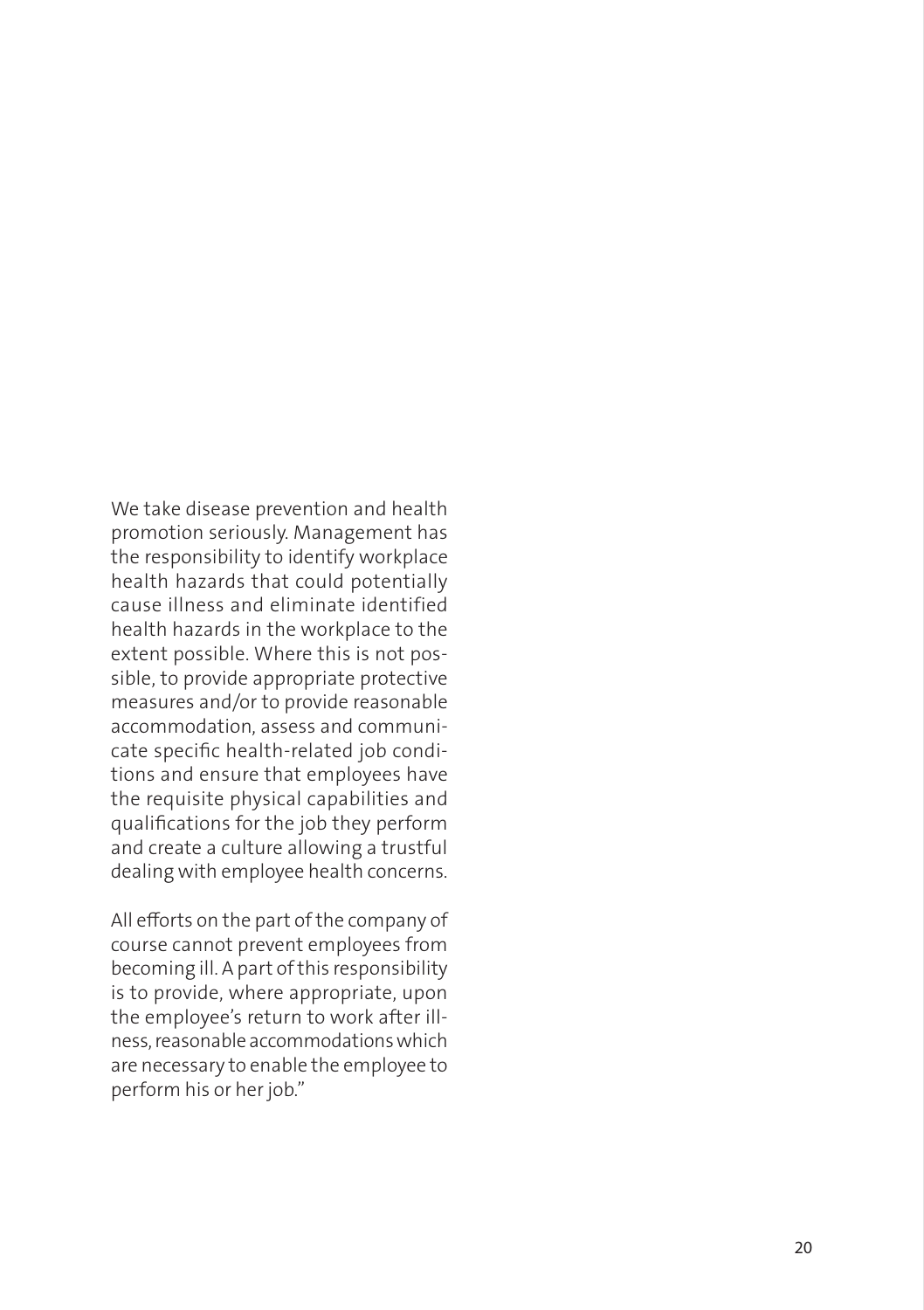### **PRODUCT SAFETY**

At the end of their useful lives, products manufactured by Freudenberg may be recycled or disposed of safely, or degraded in the environment without giving rise to any pollution. When designing new products, or further developing existing products, we use reasonable efforts to minimize the risk that our employees and customers are exposed to any potential health hazards.

The products and the raw, auxiliary and operating materials used to manufacture them are constantly examined with respect to their risk potential and preventive measures are taken to prevent or restrict any negative impact. Freudenberg advises customers, sales & marketing partners and carriers on how to handle, store and transport, use and dispose of the products safely.

Any relevant hazards identified or suspected by employees, customers or authorities in connection with the handling of a product – even if a potential hazard only arises in combination with a non-Freudenberg product – must be reported to the responsible unit immediately, where the identified and/or potential risks are analyzed and evaluated and appropriate countermeasures are implemented. If and to the extent required in order to prevent hazards to health and the environment, Freudenberg imposes restrictions on the marketing of such products by developing compatible alternatives or ceasing production completely.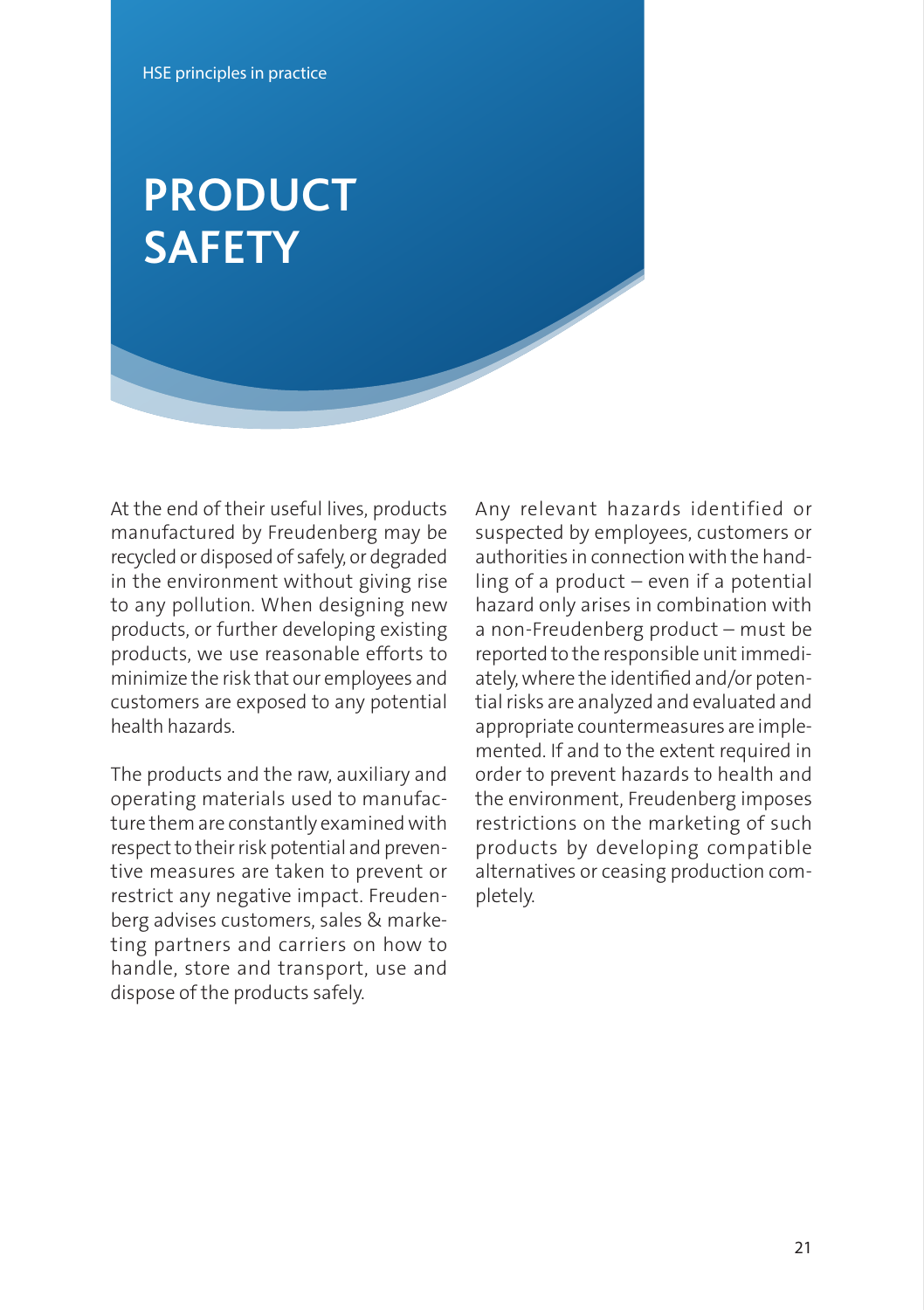## **PROCESS**  $\mathsf{SAFETY}$

The safe, reliable and fault-free operation of our production lines and processes is a prerequisite for the health and wellbeing of our employees and neighbors at Freudenberg's production facilities. We strive for proper engineering of our machinery, using state of the art technology and continuously improving the reliability of our production lines and processes.

Freudenberg plans its production lines and processes carefully, assesses the potential risks for people and the environment associated with the respective machine or production line, develops appropriate safety concepts on the basis of this assessment and monitors their implementation. Wherever expedient and feasible, existing systems are adapted to reflect technical progress. Qualified specialists perform safety inspections before putting new machines into service and following modifications to existing systems. Furthermore, maintenance work is carried out on our machines and production lines and processes at regular intervals.

We give our employees exhaustive instruction on the handling of machines and production lines and processes, and conduct training courses at regular intervals, in order to prevent malfunctions and accidents. All machines and production lines must be used in accordance with the purpose for which they were built; failure to comply with this ruling and improper use by individual employees are not tolerated by our supervisory executives or colleagues. Any malfunctions or accidents occurring in spite of this are investigated in depth and appropriate countermeasures implemented. Machine and production line safety is a matter of continuous further development at Freudenberg. We call on our sites and every individual employee to become actively involved in this process with their own ideas and suggestions.

Freudenberg draws up detailed hazard prevention plans for its machines, production lines and processes, where necessary. We practice the measures to be taken in the event of an alarm or hazardous situation as described in these plans with our employees at regular intervals.